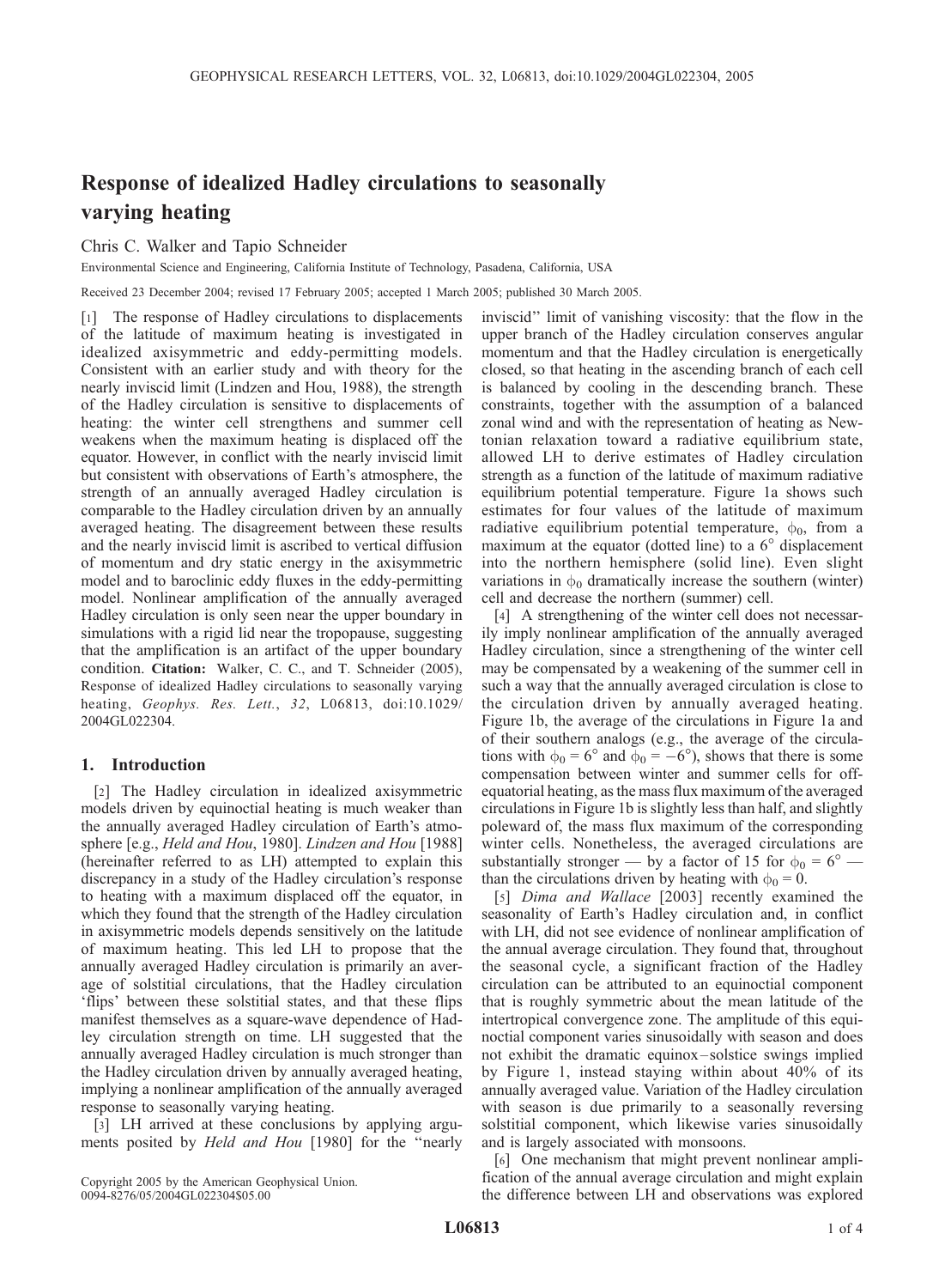

**Figure 1.** Mass flux (a) and average (e.g.,  $\phi_0 = 6^\circ$  with  $\phi_0 = -6^\circ$ ) mass flux (b) in the upper branches of nearly inviscid axisymmetric Hadley circulations with latitude of maximum radiative equilibrium potential temperature  $\phi_0 = 0$ (dotted),  $2^{\circ}$  (dash-dotted),  $4^{\circ}$  (dashed), and  $6^{\circ}$  (solid). Positive values indicate northward flux. Mass fluxes are calculated with a radiative equilibrium potential temperature that varies with latitude  $\phi$  as  $\theta_{eq}(\phi) = 315 \text{ K} - \Delta_h(\sin^2 \phi -$ 2sin  $\phi_0$  sin  $\phi$ ), where  $\Delta_h = 60$  K. The thermal relaxation time  $\tau = 30$  days, domain height  $H = 12$  km, reference density  $\rho_0 = 1$  kg m<sup>-3</sup>, and gross stability 30 K (effective potential temperature difference between upper and lower branches of Hadley circulation) are chosen to be roughly consistent with the simulations in Figures 2a and 2b. See LH and *Held and Hou* [1980] for other parameters and details of the calculation.

by Fang and Tung [1999], who noted that the axisymmetric model used by LH takes longer than a season to equilibrate so that the average of steady-state circulations might not be representative of the annually averaged Hadley circulation. Using a model with sinusoidally varying heating, Fang and Tung [1999] found that nonstationarity decreases nonlinear amplification of the annually averaged Hadley circulation only marginally but that the strength of the Hadley circulation varies sinusoidally in time.

[7] To reconcile the differences between the modeling studies and *Dima and Wallace* [2003], we consider the roles of baroclinic eddies and vertical diffusion in damping the nonlinear amplification of the annually averaged Hadley circulation.

# 2. Model

[8] We conducted simulations with a GCM that includes idealized representations of radiative forcing and turbulent dissipation in the planetary boundary layer. The model surface is thermally insulating and spatially uniform, with no topography and a constant roughness length. The model is a spectral-transform model, run in eddy-permitting and axisymmetric configurations, in both cases with T85 horizontal resolution and 30 unequally spaced sigma levels in the vertical (the axisymmetric configuration is truncated at zonal wave number zero).

[9] Radiative forcing is represented as Newtonian relaxation of temperatures toward a zonally symmetric, statically stable radiative equilibrium state, with a constant relaxation timescale of 30 days. The radiative equilibrium temperature is given by  $T_{\text{eq}} = \max[200 \text{ K}, T_{\text{eq}}^*(p, \phi)]$  with

$$
T_{eq}^{*}(p, \phi) = \left[315 \text{ K} - \Delta_h \left(\sin^2 \phi - 2 \sin \phi_0 \sin \phi\right) - \Delta_v \log \left(\frac{p}{p_0}\right) \cos^2 \left(\phi - \phi_0\right)\right] \left(\frac{p}{p_0}\right)^{\kappa},
$$

where  $\Delta_h$  = 60 K is a meridional temperature difference,  $\Delta_{v}$  = 10 K a static stability parameter, and  $p_0$  = 1000 hPa a reference pressure. This radiative equilibrium temperature is identical to that of Held and Suarez [1994], except that the additional parameter  $\phi_0$  allows the equilibrium temperature maximum to be shifted off the equator. We show simulations with  $\phi_0 = 0$  and 6°. LH use a radiative equilibrium temperature that has a similar dependence on latitude, but with a vertical structure that is more stable at the equator and with a rigid lid in place of an isothermal upper atmosphere.

[10] Turbulent dissipation in a planetary boundary layer of fixed height (2.5 km) is represented as vertical diffusion of momentum and dry static energy [Smagorinsky et al., 1965]. In the eddy-permitting simulations, aside from Newtonian relaxation of temperatures, small-scale horizontal hyperdiffusion is the only dissipative process above the planetary boundary layer. In the axisymmetric simulations, we included vertical diffusion of momentum and dry static energy above the boundary layer, with Prandtl number one and with constant diffusivity 5  $\text{m}^2$  s<sup>-1</sup>. This diffusivity is near the minimum diffusivity for which we were able to obtain steady states in the simulations with  $\phi_0 = 6^\circ$ . It is equal or comparable to diffusivities used by LH and Fang and Tung [1999].

# 3. Response to Off-Equatorial Heating

[11] Here we show axisymmetric and eddy-permitting simulations with a radiative equilibrium temperature symmetric about the equator ( $\phi_0 = 0$ ), mimicking annually averaged heating, and with a radiative equilibrium temperature with a maximum displaced off the equator ( $\phi_0 = 6^\circ$ ), mimicking southern hemisphere winter. The axisymmetric results are steady-state solutions; the eddy-permitting results are averages over 200 days of simulations in statistically steady states.

#### 3.1. Axisymmetric Simulations

[12] Consistent with LH, our axisymmetric simulations show significant changes in Hadley circulation strength when the heating is displaced off the equator. For  $\phi_0$  = 6-, the strength (maximum absolute value of the stream function) of the winter cell increases by approximately a factor of three; the summer cell decreases to one-fourth the value for  $\phi_0 = 0$  (Figure 2b). Both changes are similar to those shown by LH for the same displacement of the equilibrium temperature maximum (see LH, Figure 9).

[13] Although the changes in strength are similar to those in LH, there are structural differences between the two sets of circulations. Each cell of the circulations in Figures 2a and 2b has a single maximum above the top of the boundary layer ( $\sigma \approx 0.8$ ). In contrast, the circulation cells shown by LH have two maxima, one near the surface and the other near the upper boundary. The cause and implications of the high-altitude maxima are discussed in section 4.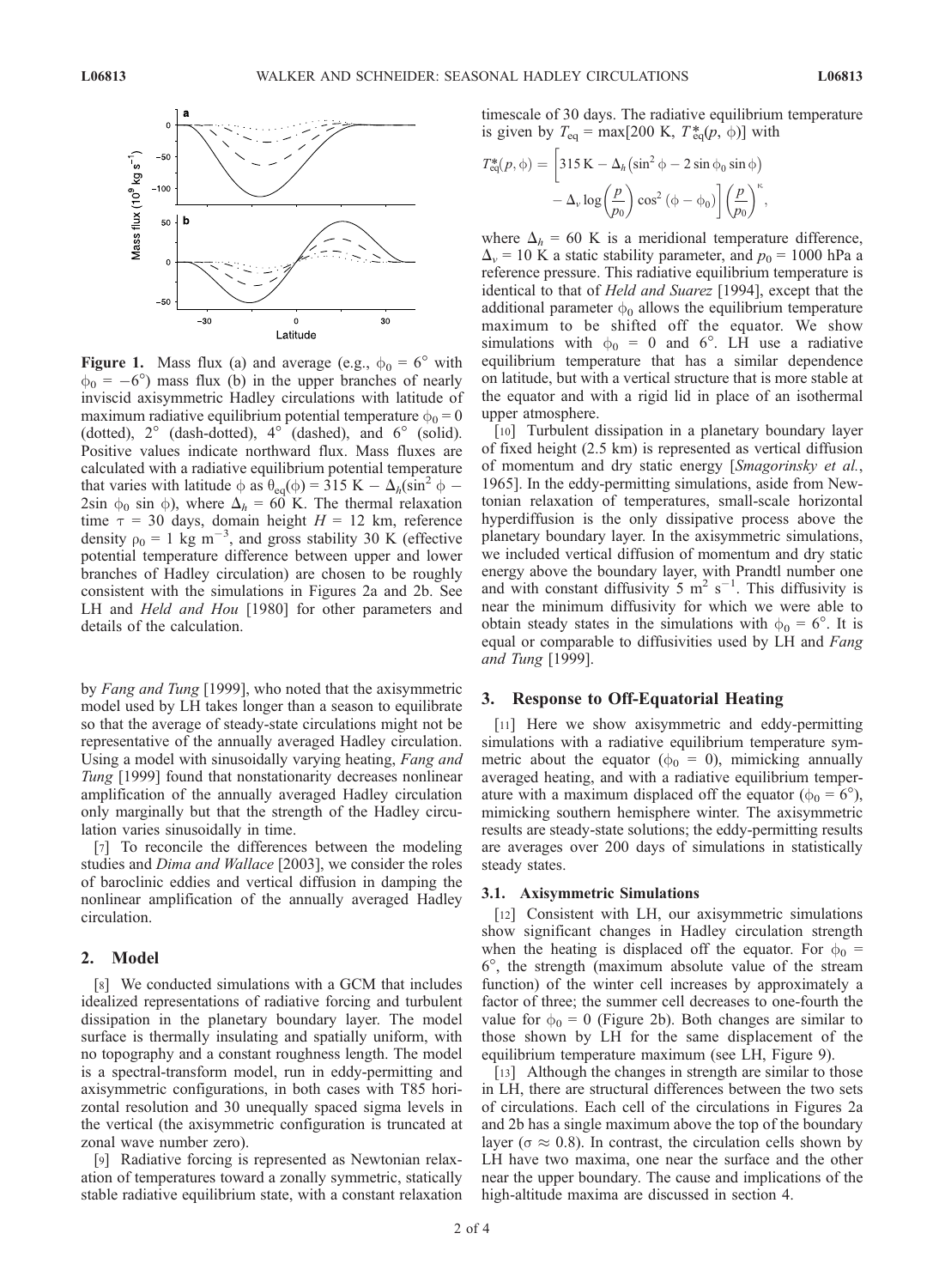

Figure 2. Mass flux stream functions in axisymmetric (left column) and eddy-permitting (middle column) simulations, and in axisymmetric simulations with a rigid lid at  $\sigma = 0.15$  (right column). Top row:  $\phi_0 = 0$ . Middle row:  $\phi_0 = 6^\circ$ . Bottom row: average of  $\phi_0 = 6^\circ$  and  $\phi_0 = -6^\circ$ . Contour interval is  $15 \times 10^9$  kg s<sup>-1</sup>. Dashed contours correspond to negative values (clockwise rotation), solid contours to positive values (counterclockwise rotation). In the right column, the thick line indicates the rigid lid and the dashed line demarcates a boundary layer. Maxima above  $\sigma = 0.85$  are identified.

[14] Changes in the location and extent of the Hadley circulation mirror those documented by LH. In the simulation with radiative equilibrium temperature symmetric about the equator (Figure 2a), the latitude separating the two circulation cells and the latitude of maximum ascent are coincident at  $\phi_0 = 0$ . When the radiative equilibrium temperature maximum is displaced off the equator (Figure 2b), the separation between the summer and winter cells is no longer at  $\phi_0 = 6^\circ$  but is shifted to approximately 10°. The latitude of maximum ascent remains closer to  $\phi_0$ . As discussed by LH, the winter cell expands and the summer cell contracts.

[15] LH concluded that the average of the Hadley circulations obtained for  $\phi_0 = 6^\circ$  and  $\phi_0 = -6^\circ$ , mimicking an 'annually averaged' circulation, is substantially stronger than the Hadley circulation for  $\phi_0 = 0$ , mimicking a circulation driven by 'annually averaged' heating. Figure 2c shows the average of the  $\phi_0 = 6^\circ$  and  $-6^\circ$  circulations. Comparison of Figures 2c and 2a reveals that in our model, in contrast with LH, the 'annually averaged' Hadley circulation is slightly weaker than the Hadley circulation driven by 'annually averaged' heating. LH do not show a figure analogous to Figure 2c, instead pointing to the relative strength of summer and winter cells in their  $\phi_0 = 6^\circ$  case as evidence of nonlinear amplification of the annually averaged Hadley circulation.

[16] As in LH, the simulations in Figures 2a and 2b become symmetrically unstable when the diffusivity is reduced to 2.5  $m^2$  s<sup>-1</sup> or lower. When the diffusivity is increased — we carried out simulations with diffusivities up to 10 m<sup>2</sup> s<sup>-1</sup> — the strength of the circulations increases, but the results do not change qualitatively.

# 3.2. Eddy-Permitting Simulations

[17] Figures 2d and 2e show the mass flux stream functions for eddy-permitting simulations with  $\phi_0 = 0$  and 6-. Although the relative changes are smaller than in the axisymmetric simulations, the strength of the circulation again reacts to latitudinal displacements of the radiative equilibrium temperature maximum. For  $\phi = 6^{\circ}$ , the strength

of the winter cell increases by a factor of 1.5 compared with the simulation with  $\phi_0 = 0$ ; the strength of the summer cell decreases by the same factor. Eddies strengthen the Hadley circulation for annually averaged heating (compare Figures 2a and 2d), while they weaken the winter cell (Figures 2b and 2e). The strength of the summer and winter cell is of the same order of magnitude as that of the observed Hadley cells. Eddies also lead to a poleward expansion of the Hadley circulation.

[18] Even more so than in the axisymmetric simulations, the average of the  $\phi_0 = 6^\circ$  and  $-6^\circ$  circulations (Figure 2f) is similar to the circulation for  $\phi_0 = 0$  (Figure 2d), indicating that, in the presence of eddies, the Hadley circulation does not undergo nonlinear amplification of its annual average.

#### 4. Effects of Rigid Lid

[19] In both axisymmetric and eddy-permitting simulations, the Hadley circulation for  $\phi_0 = 0$  is of similar strength as the average of the circulations for  $\phi_0 = 6^\circ$  and  $-6^\circ$ . Using an axisymmetric model similar to ours, LH reached the contradictory conclusion that the average of the Hadley circulations for  $\phi_0 = 6^\circ$  and  $-6^\circ$  is nonlinearly amplified compared with the circulation for  $\phi_0 = 0$ . Here we suggest that the amplification described by LH is spurious, caused by the rigid lid used in their model.

[20] Figures 2g and 2h show the mass flux stream functions in our axisymmetric model when a stress-free rigid lid is imposed at  $\sigma = 0.15$ . The effect of the rigid lid is manifest when these figures are contrasted with Figures 2a and 2b, which differ only in that the rigid lid is at  $\sigma = 0$ , far removed from the upper branch of the Hadley circulation (and at an altitude at which the radiative equilibrium temperature is constant). The rigid lid amplifies the circulation near the upper boundary, especially in the winter cell in the simulation with  $\phi_0 = 6^\circ$ , in which a second stream function maximum forms near  $\sigma = 0.2$ , similar to the upperlevel maxima seen in LH and in other simulations [e.g., Held and Hou, 1980; Fang and Tung, 1999].